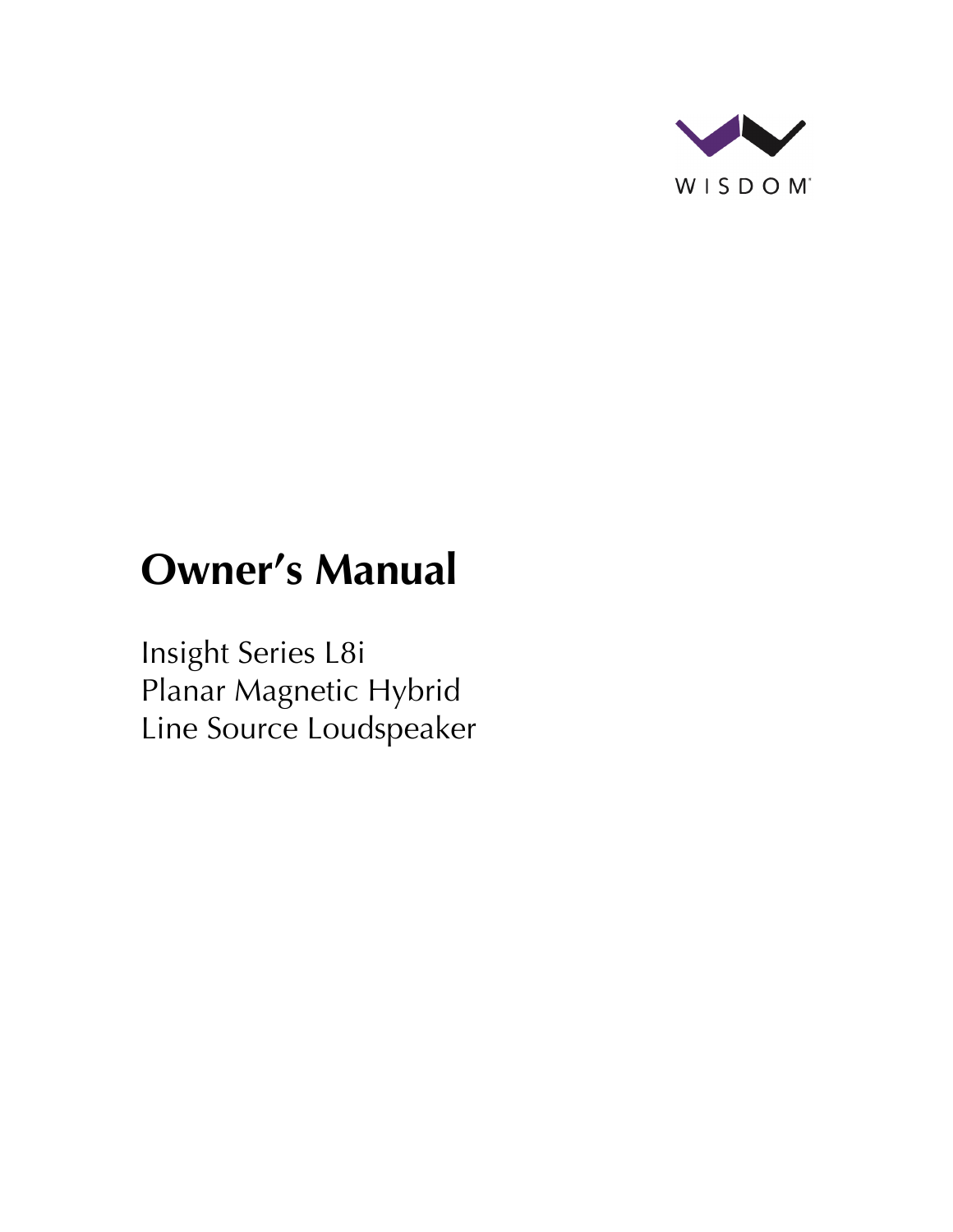#### **Table of Contents**

**Introduction | 3**

**Overview | 3**

**Unpacking and Installing the L8i | 7**

**The L8i and Subwoofers | 8**

**Care and Maintenance | 9**

**North American Warranty | 9**

**Obtaining Service | 10**

**Specifications | 12**

**Dimensions | 13**

### **DOCUMENT CONVENTIONS**

This document contains general safety, installation, and operation instructions for the Wisdom Audio Insight Series L8i Speaker. It is important to read this document before attempting to use this product. Pay particular attention to:

**WARNING: Calls attention to a procedure, practice, condition or the like that, if not correctly performed or adhered to, could result in injury or death.** 

**CAUTION: Calls attention to a procedure, practice, condition or the like that, if not correctly performed or adhered to, could result in damage to or destruction of part of or the entire product.** 

*Note: Calls attention to information that aids in the installation or operation of the product.*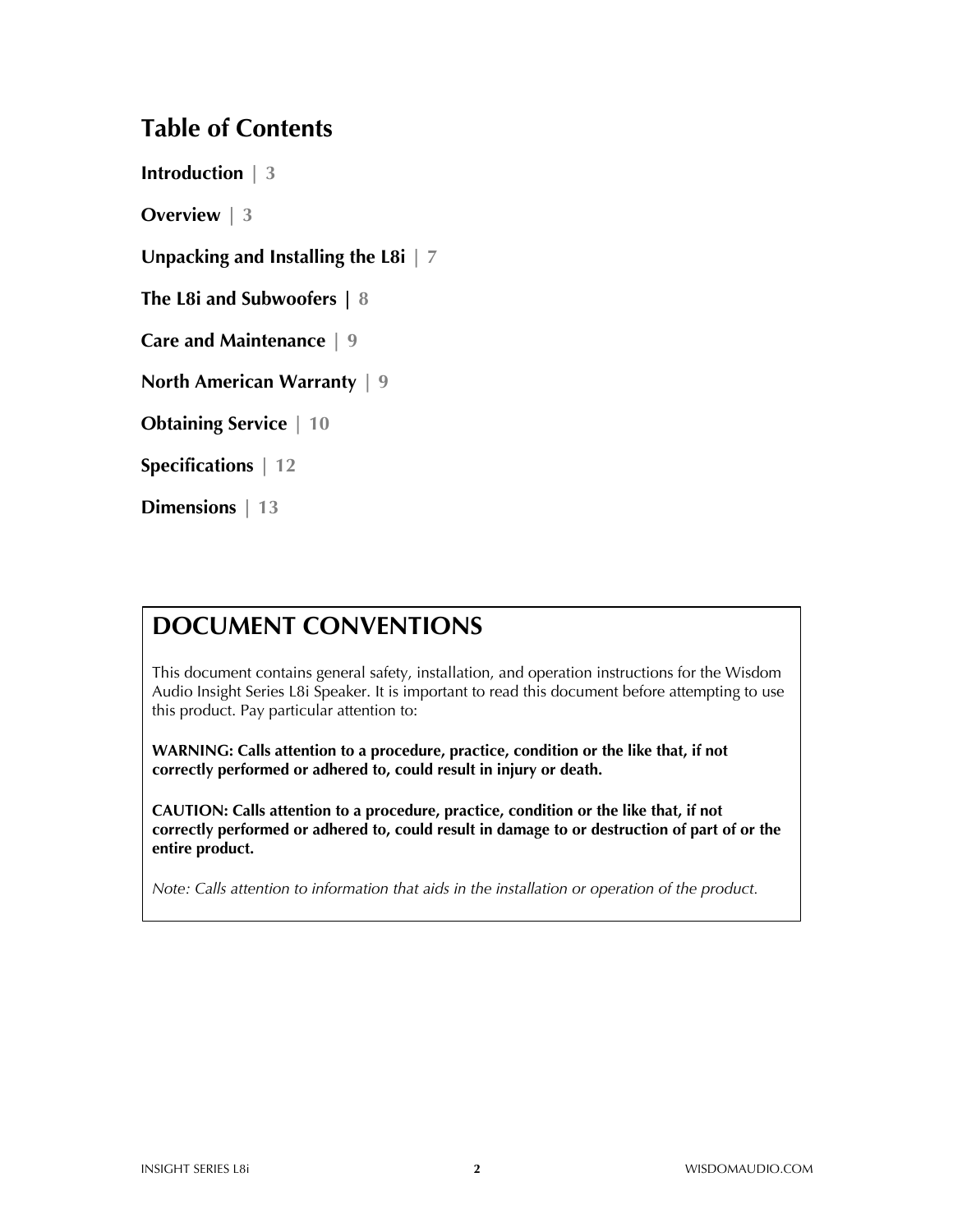## **Introduction**

Congratulations on purchasing your Wisdom Audio loudspeakers. They incorporate many design features designed to give you decades of pleasure and performance. Many of these design choices are uncommon among loudspeaker manufacturers and bear some explanation. See the following section entitled "Description" for more information.

While we expect your local Wisdom Audio dealer to take care of the setup and calibration of the system, we still recommend that you at least briefly review this and your other manuals to better understand your system's full capabilities.

You do not have to do anything to register your warranty for your Wisdom Audio products. (Isn't that a pleasant surprise?)

In the unlikely event that your loudspeakers ever require service, please contact the dealer from whom you purchased them. Between their records and ours, you should be all set.

However, please keep your sales receipt in a safe and easily found place. Should you move or lose touch with your original dealer, it will serve as your proof of purchase for warranty purposes.

### **Overview**

Your **Insight Series L8i** loudspeakers take advantage of several critical technologies to deliver a level of performance that has never been available in a loudspeaker that intruded so modestly on your living space. In fact, this level of performance has rarely been attained, regardless of the space and budget at one's disposal.

Since several of these technologies cannot readily be found elsewhere, we will take the time to describe them in more detail than would be necessary for more conventional designs.

Our planar magnetic drivers use an advanced, thin film membrane to move the air. This film can respond instantly to the smallest detail in the signal. It has vastly less inertia than traditional "cone & dome" drivers, so the signal is never blurred in any way.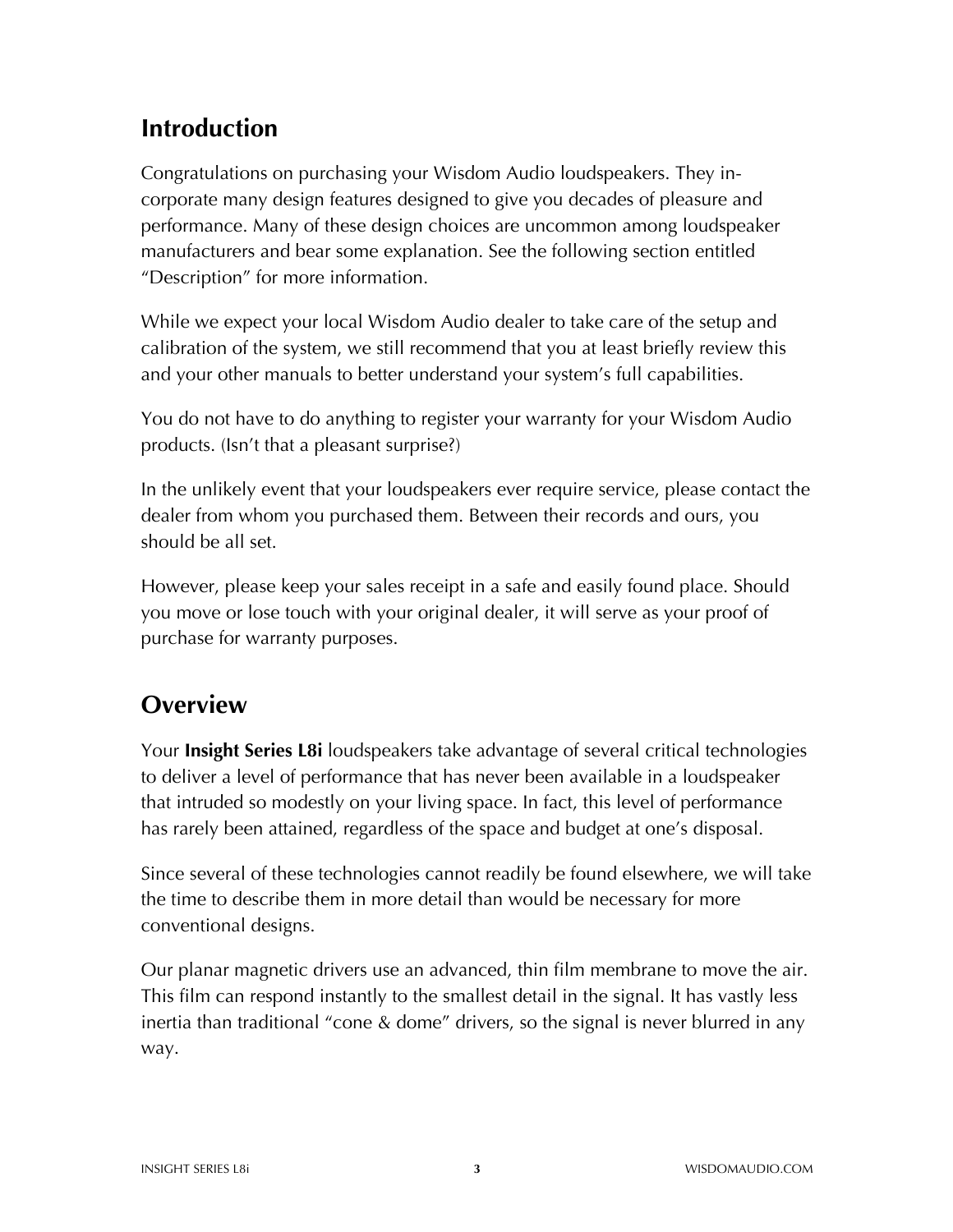One of the most remarkable things about the sound of well-designed planar magnetic speakers is their lack of thermal or dynamic compression. There are several reasons for this:

The lightweight diaphragm responds quickly to even the smallest signals yet is robust enough to handle a great deal of power.

The voice coil is laid out at and is exposed to the air on both sides; the large resulting surface area dissipates heat extremely quickly and efficiently.

Since heat does not build up in the voice coil (as it does in conventional dynamic drivers), the load seen by the amplifier does not change at high power levels.

When you become accustomed to the sound of your new Insight Series L8i speakers, conventional speakers sound a bit bland and lifeless. You may also discover yourself hearing details at even modest levels on the L8i that were previously inaudible even at loud volumes on more conventional speakers.

The "voice coil" in the planar magnetic driver is spread out over a large, at area that is exposed to the open air. As such, when a huge transient comes along, any heat that is generated is immediately dissipated. This compares quite favor- ably to other designs in which the voice coil is buried inside a massive piece of metal, where the heat has effectively no place to go.

The excellent heat dissipation of these drivers makes them remarkably reliable. Planar magnetic speakers can handle a great deal of power without undue stress or audible strain. In fact, for a given size, they can handle many times the power of a traditional dynamic driver.

Because the conductor of a planar magnetic driver is essentially a long, thin wire, it presents a purely resistive load to the amplifier. This is comparable to the simple test loads that amplifier companies use when measuring their amplifiers to show how terrific they are. As such, you can be assured that your amplifiers will sound and work their best.

Authoritative, deep bass requires that you move a lot of air. We have chosen to use dynamic woofers for the bass because they can provide excellent performance at lower frequencies.

To get comparable bass performance from a planar magnetic design, you would need to have a huge speaker that would be impractical in most domestic living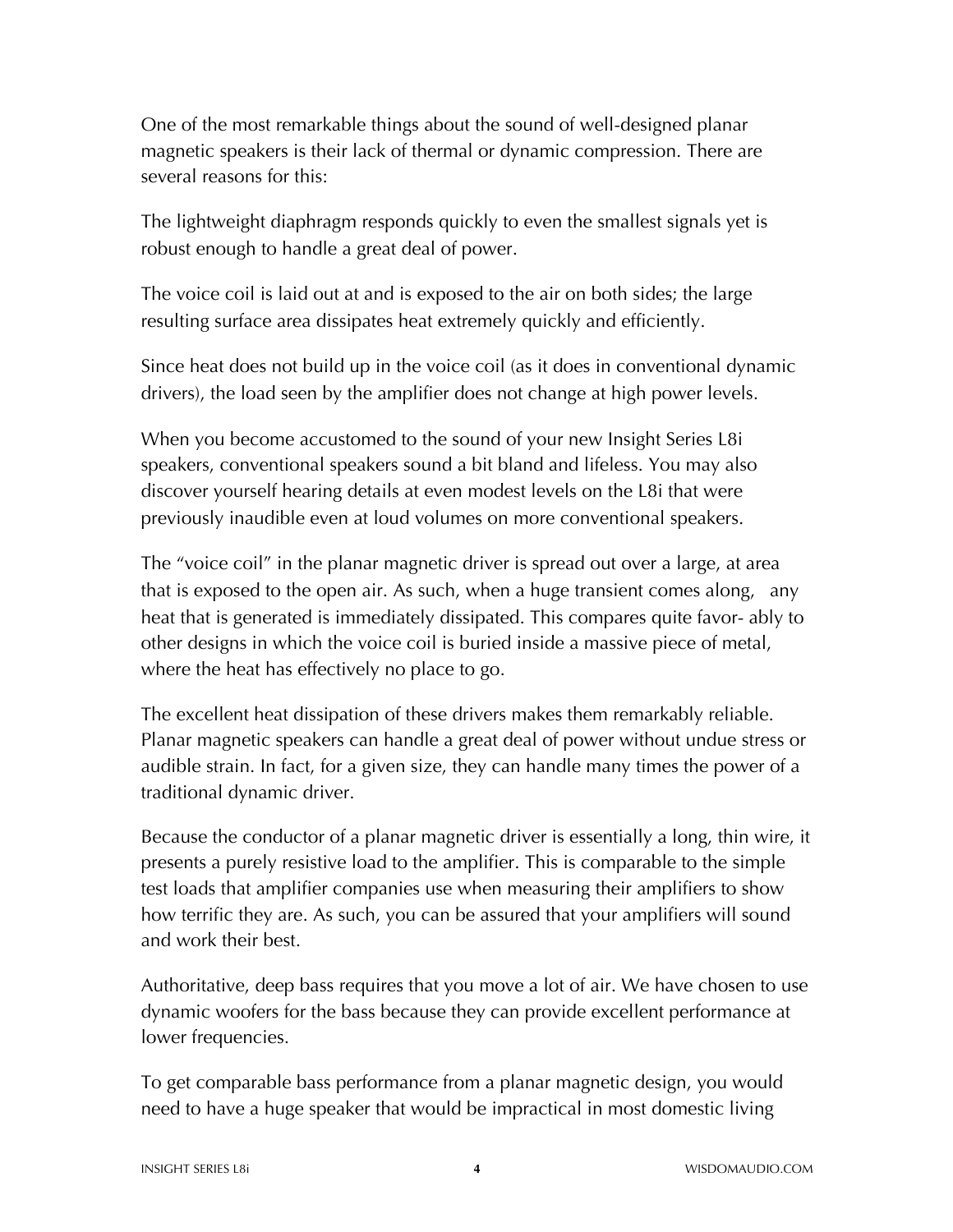spaces. It simply makes more sense to use the best transducer technology in each area of the reproduced spectrum. One of Wisdom Audio's strengths is in seamlessly blending these technologies – particularly important given the high standards set by our planar magnetic drivers.

Of course, the dynamic woofers themselves must be rather extraordinary to "keep up" with the planar magnetic drivers right up to the crossover frequency.

Our woofers are different because they must be in order to do their job. Specifically, we need highly dynamic, uncompressed bass (to keep up with the planar magnetic drivers) that does not depend on a critical amount of enclosure volume (since these speakers are mounted in your wall and use the space inside the wall as their "enclosure"). These two design goals require rather extraordinary attention to myriad details.

The motor and suspension system of these woofers therefore includes all the critical damping required for optimal operation. (In most speakers, the woofers depend on the air trapped inside their enclosures as an additional "spring" to help them behave properly.) Technically, this approach is known as an "infinite baffle" design. In practice, the volume of air behind the speaker does not have to be infinite, of course. It just needs to be large enough to not act like an acoustic "spring". Recommended and minimum enclosure volumes for the speaker are listed in the Specifications section and repeated on the Dimensions page.

Many speakers include a mid-bass "bump" in their response to give the illusion of going deeper in the bass than they actually do. Unfortunately, this "bump" makes blending them seamlessly with a high-quality subwoofer almost impossible.

All Sage Cinema Series speakers have been designed to optimally crossover at 80 Hz, which is the most common bass management transition used to integrate with subwoofer(s).

#### **Line Source Speakers**

Almost all loudspeakers radiate sound into the room as imperfect "point sources". This means that most of the energy they put into the room expands as an everenlarging sphere, as though emerging from a single point in space. This results in a multitude of reflections from the ceiling and floor that can degrade sound quality.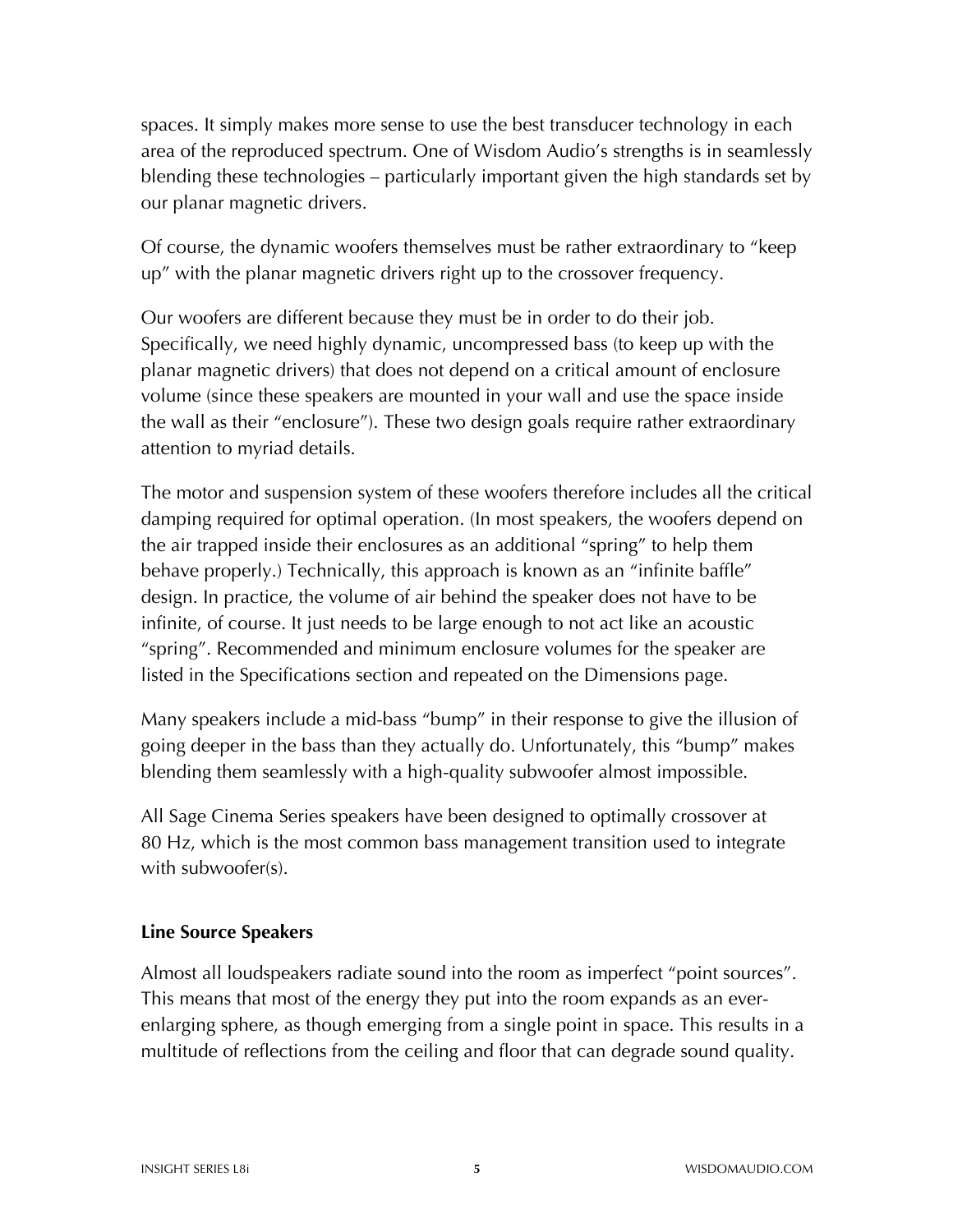

By contrast, the **Wisdom Series L8i** speakers radiate sound as a "line source". The sound moves into the room as an expanding cylinder, rather than as an expanding sphere — as though from a vertical line suspended in space.



Line source speakers provide two significant advantages:

- Ceiling and floor reflections are minimized, resulting in greatly reduced interference, letting you hear more of the speaker and less of the room.
- The sound pressure level (SPL) throughout the room is much more evenly distributed, making it much easier to set the "right" volume, no matter where the audience is seated.

To achieve this highly desirable line source behavior, it is essential to have a tall and slim driver. (Simply stacking multiple "cone & dome" high frequency drivers does not create a proper line source. Instead, it creates a *series* of point sources, which end up interfering with each other). With Wisdom Audio's planar magnetic technology, it becomes possible to have drivers that are *extremely* tall and slim.

Because of this shape, the sound (even at high frequencies) is distributed uniformly across the width of the room from a driver that "looks" only less than an inch wide acoustically. However, the sound is launched in a much more directional way vertically. By minimizing early reflections from the ceiling and the floor, the clarity of the system is greatly enhanced. This is heard in both tremendous musical detail and in much-improved dialog intelligibility.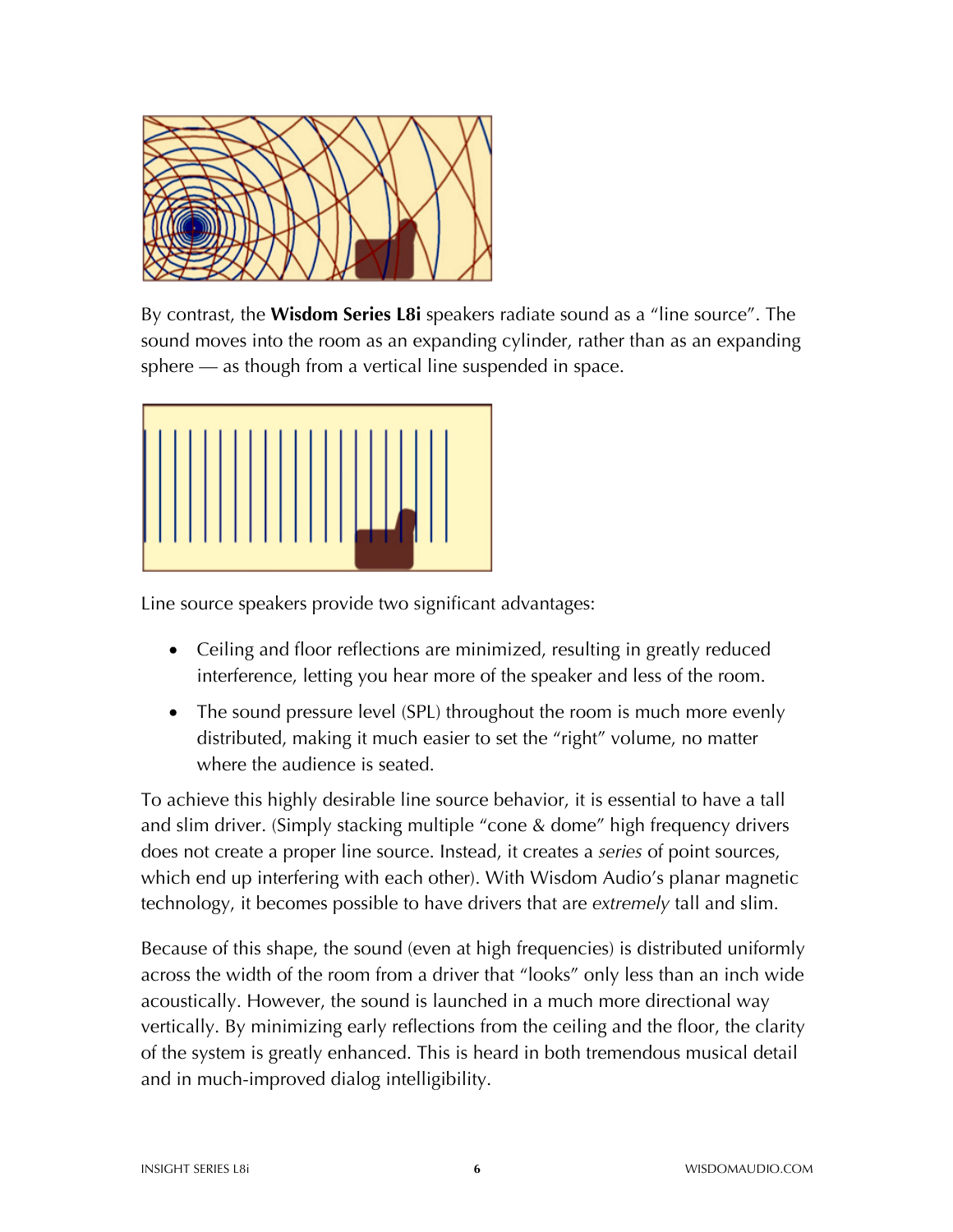For more detailed information on planar magnetic drivers and the difference between point source and line source speakers please visit wisdomaudio.com.

## **Unpacking and Installing the L8i**

Your new Wisdom Audio Insight Series L8i in-wall speaker is a substantial piece of equipment, which is shipped fully assembled. Please exercise caution when unpacking your L8i to ensure that you do not strain yourself from its (perhaps unexpected) weight.

**Caution! Do not attempt to lift your L8i while bending or twisting from the waist.** Use your legs for lifting, not your back. Always stand as straight as possible and keep the L8i close to your body to reduce strain on your back.

- **1.** Use the included cardboard template to trace the outline of the hole for the speaker and carefully cut to the line.
- **2.** Carefully removed the magnetic grille, tipping it off from one side to the other (not from one end to the other), to avoid damaging the grille. Set it aside, laying it fat.
- **3.** Unscrew and remove the speaker module itself (baffle plate, drivers, crossover) from the UniGrip™ mounting system and carefully set it aside.
- **4.** Remove one long clamping rail from the UniGrip™ mounting system and loosen the other side. Angle the UniGrip into the cutout so the remaining clamping rail is sandwiching the wall, and snug it down lightly. Insert the removed clamping rail through the wall opening and reattach it to the UniGrip. Check everything for plumb, and snug both rails down.
- **5.** Push any insulation in the wall to the side. If there is no insulation in the wall, loosely fill the stud bay with insulation to reduce cavity resonances and improve performance.
- **6.** Using assistance to hold the speaker away from the wall, connect the speaker cable to the  $+$  and  $-$  connectors on the rear of the speaker, paying attention to proper polarity.
- **7.** Screw the speaker module into the UniGrip frame.
- **8.** Place the grille on the front of the speaker, registering it around the edges of the baffle.It is held magnetically and will gently snap into place.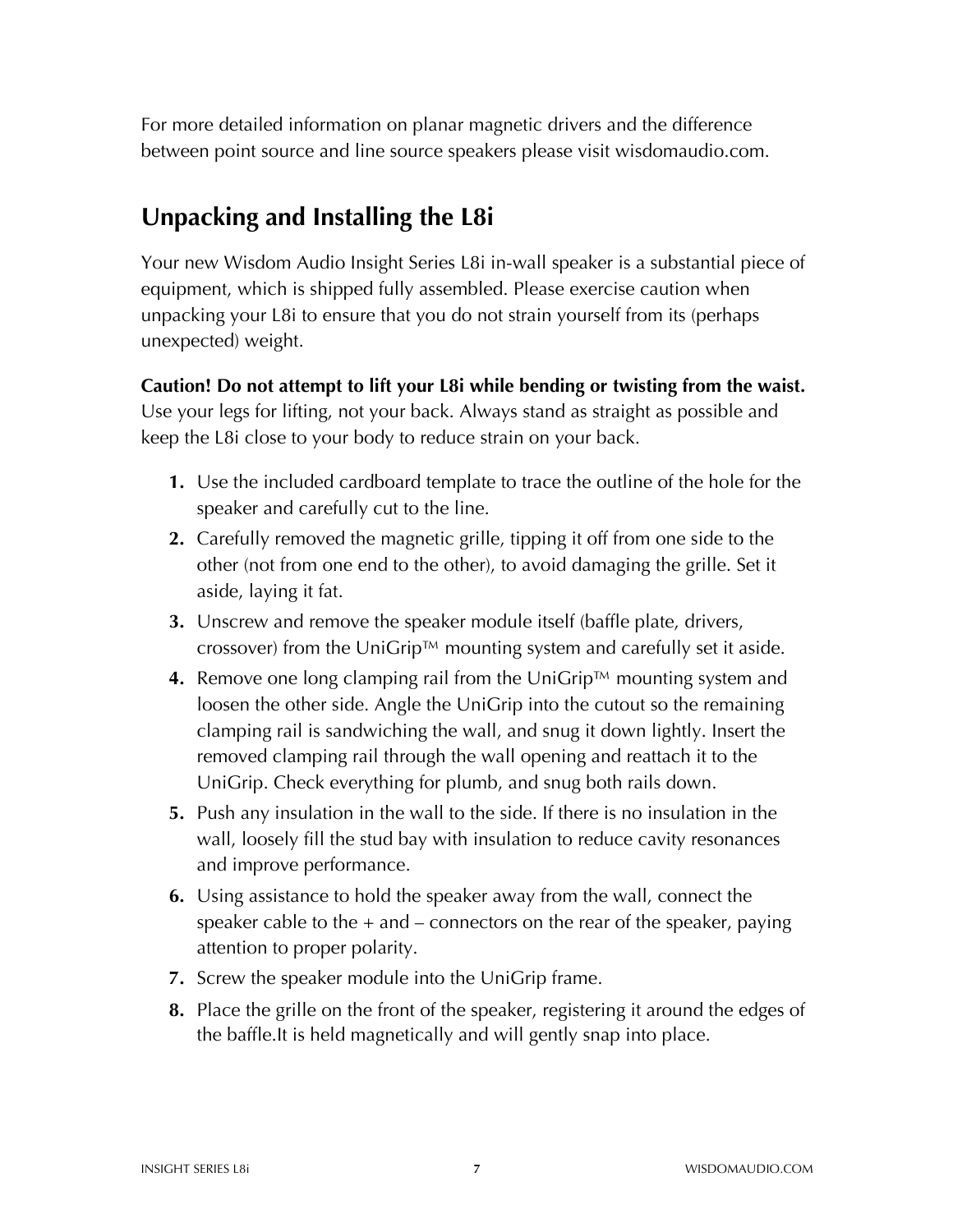#### **Maximum wall thickness**

The Uni-Grip system on the L8i can handle wall thicknesses of up to 1.25" (11⁄4" or 3.175cm). If you are planning a double-wall construction, you may use two 5⁄8" layers. You may also consider using MDO (medium density overlay) plywood, which is quite strong and has a smooth paper surface like gypsum board.

### **Proper Planar Placement for front L&R and Rear Surrounds**

When using the L8i for front L&R and or Rear Surrounds the planar drivers should always be placed on the inside as shown below in a front screen wall LCR example.



### **The L8i and Subwoofers**

All Insight Series loudspeakers are optimized for use with subwoofers, with a crossover of 80 Hz. (This is the most common frequency below which subwoofers are used.)

When properly installed in the wall, your L8i has inherently flat response to 80 Hz, without the common "bass bump" that characterizes most in-wall speakers and is placed there to yield the impression of "more bass" than there really is. This makes it easy to blend seamlessly with a high-quality subwoofer such as one of Wisdom Audio's Regenerative Transmission Line™ (RTL™) subwoofers.

You should setup your surround processor speaker bass management to "Small" and or with a 80 Hz crossover to maximize the speakers output. Doing so ensures that all content below 80 Hz is directed to the subwoofer(s) for reproduction.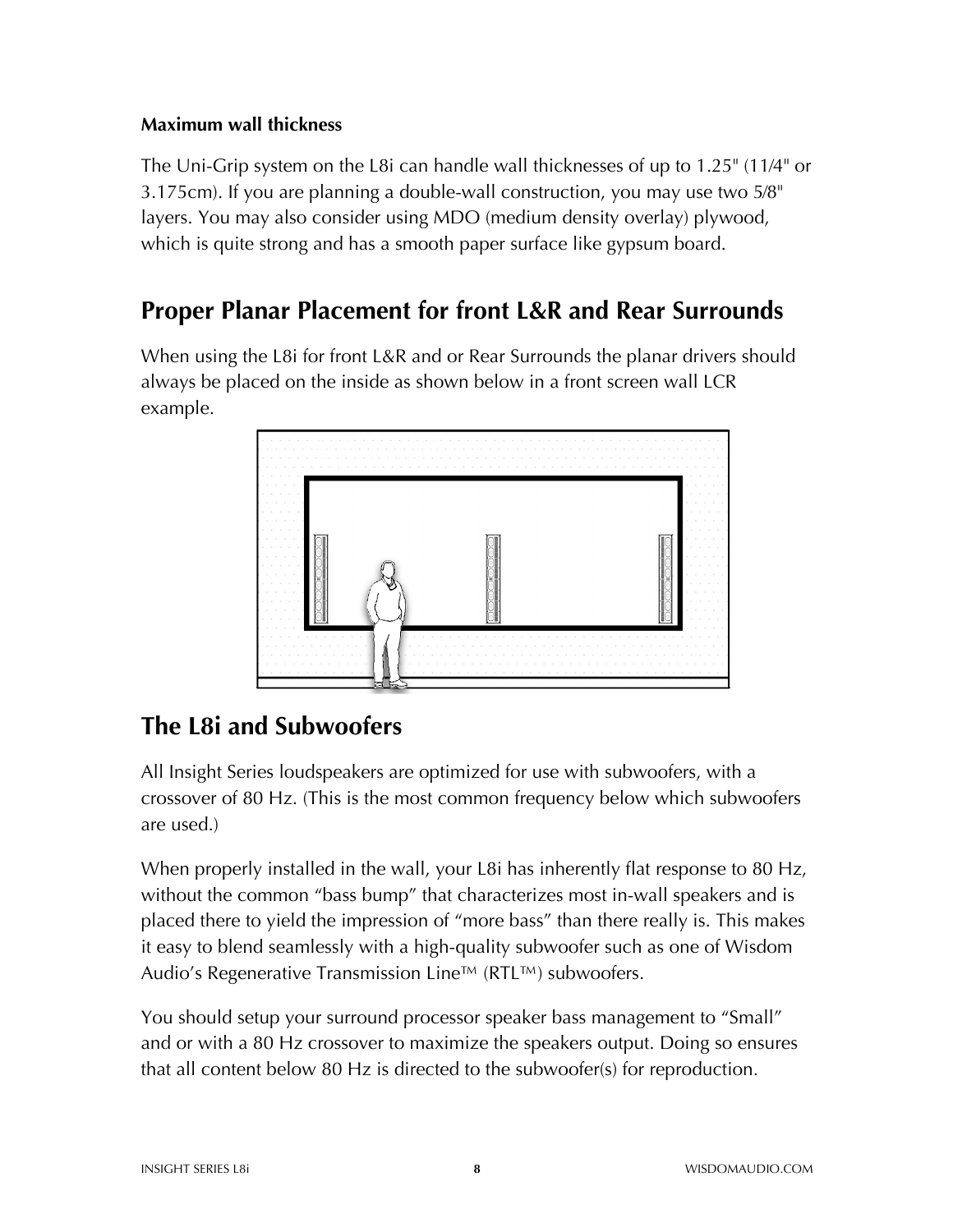### **Care and Maintenance**

To remove dust from the front of your L8i, use a feather duster or a lint-free soft cloth.

To remove stubborn dirt and fingerprints from the grille, we recommend isopropyl alcohol and a soft cloth. Lightly dampen the cloth with alcohol first and then clean the grille of the L8i with the cloth. Do not use excessive amounts of alcohol—there is no need for the cloth to be wet; merely damp is better.

Never attempt to clean the drivers themselves.

#### **CAUTION!**

**Do not touch the surface of the planar magnetic drivers, under any circumstances.** The thin film has been carefully pre-tensioned at the factory; any subsequent contact can only damage it. 

### **North American Warranty**

#### **Standard Warranty**

When purchased from and installed by an authorized Wisdom Audio dealer, Wisdom Audio loudspeakers are warranted to be free from defects in material and workmanship under normal use for a period of 5 years from the original date of purchase.

Furthermore, the transducers ("drivers") in your Wisdom Audio speakers are warranted to be free from defects in material and workmanship under normal use for a period of 10 years from the original date of purchase.

#### **Harsh Conditions Use**

Wisdom Audio loudspeakers are designed for installation and operation in environmentally controlled conditions, such as are found in normal residential environments. When used in harsh conditions such as outdoors or in marine applications, the warranty is 3 years from the original date of purchase.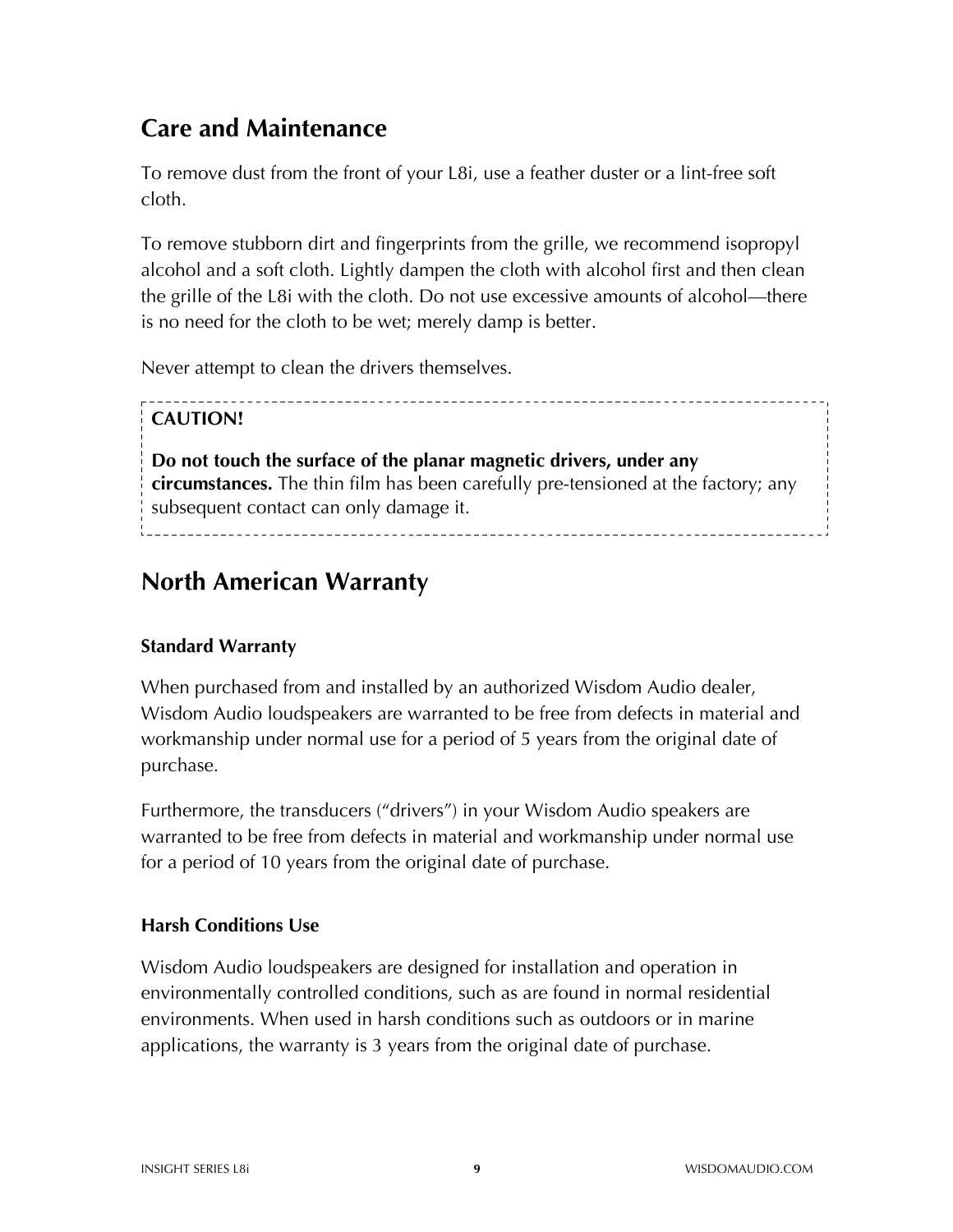During the warranty period, any Wisdom Audio products exhibiting defects in materials and/or workmanship will be repaired or replaced, at our option, without charge for either parts or labor, at our factory. The warranty will not apply to any Wisdom Audio products that has been misused, abused, altered, or installed and calibrated by anyone other than an authorized Wisdom Audio dealer.

Any Wisdom Audio product not performing satisfactorily may be returned to the factory for evaluation. Return authorization must first be obtained by either calling or writing the factory prior to shipping the component. The factory will pay for return shipping charges only if the component is found to be defective as mentioned above. There are other stipulations that may apply to shipping charges.

There is no other express warranty on Wisdom Audio products. Neither this warranty nor any other warranty, express or implied, including any implied warranties of merchantability or fitness, shall extend beyond the warranty period. No responsibility is assumed for any incidental or consequential damages. Some states do not allow limitations on how long an implied warranty lasts and other states do not allow the exclusion or limitation of incidental or consequential damages, so the above limitation or exclusion may not apply to you.

This warranty gives you specific legal rights, and you may also have other rights, which vary from state to state. This warranty is applicable in the United States and Canada only. Outside of the U.S. and Canada, please contact your local, authorized Wisdom Audio distributor for warranty and service information.

### **Obtaining Service**

We take great pride in our dealers. Experience, dedication, and integrity make these professionals ideally suited to assist with our customers' service needs.

If your Wisdom Audio loudspeaker must be serviced, please contact your dealer. Your dealer will then decide whether the problem can be remedied locally, or whether to contact Wisdom Audio for further service information or parts, or to obtain a Return Authorization. The Wisdom Audio Service Department works closely with your dealer to solve your service needs expediently.

**IMPORTANT:** Return authorization must be obtained from Wisdom Audio's Service Department BEFORE a unit is shipped for service.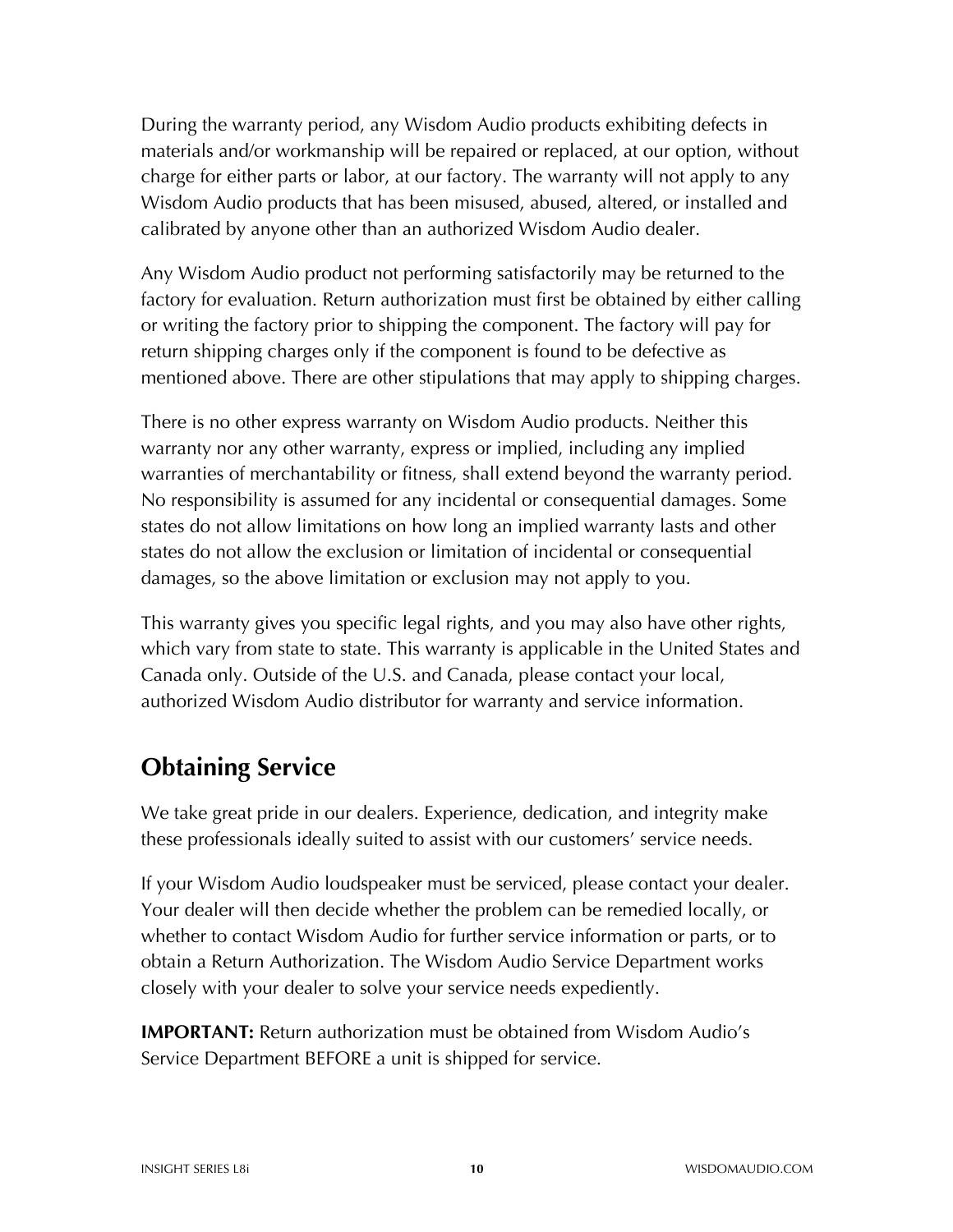It is extremely important that information about a problem be explicit and complete. A specific, comprehensive description of the problem helps your dealer and the Wisdom Audio Service Department locate and repair the difficulty as quickly as possible.

A copy of the original bill of sale will serve to verify warranty status. Please include it with the unit when it is brought in for warranty service.

**WARNING:** All returned units must be packaged in their original packaging, and the proper return authorization numbers must be marked on the outer carton for identification. Shipping the unit in improper packaging may void the warranty, as Wisdom Audio cannot be responsible for the resulting shipping damage.

Your dealer can order a new set of shipping materials for you if you need to ship your loudspeaker and no longer have the original materials. There will be a charge for this service. We strongly recommend saving all packing materials in case you need to ship your unit someday.

If the packaging to protect the unit is, in our opinion or that of our dealer, inadequate to protect the unit, we reserve the right to repackage it for return shipment at the owner's expense. Neither Wisdom Audio nor your dealer can be responsible for shipping damage due to improper (that is, non-original) packaging.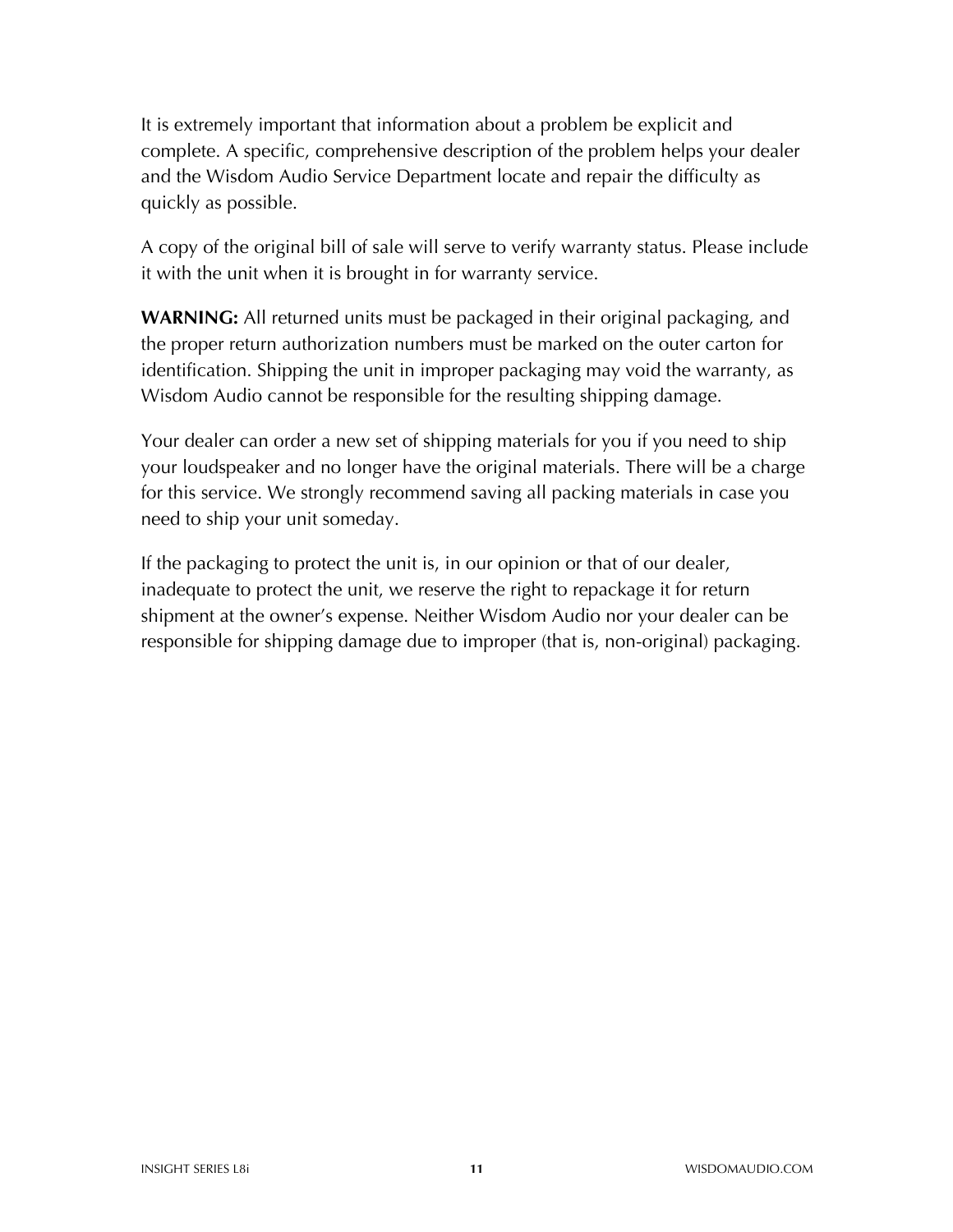# **Specifications**

All specifications are subject to change at any time to improve the product.

- **Frequency response**: 80Hz 20 kHz  $\pm$  2dB relative to the target curve
- **Crossover frequency**: 550 Hz
- **Nominal Impedance**: 4Ω
- **Minimum Impedance:** 2.5Ω
- **Sensitivity:** 91 dB/2.83V/1m
- **Power handling, peak:** 500w
- **Maximum SPL:** 118 dB @ 1m
- **Dimensions: S**ee appropriate dimensions drawings on next page
- **Recommended Enclosure Volume:** 2.63 cubic feet (74.6 liters) or more
- **Minimum Enclosure Volume:** 1.47 cubic feet (41.63 liters)
- **Maximum Wall Thickness:** 1-1/4" (3.175cm)

For more information, see your Wisdom Audio dealer or contact:

#### **Wisdom Audio**

1572 College Parkway, Suite 164 Carson City, NV 89706 wisdomaudio.com information@wisdomaudio.com (775) 887-8850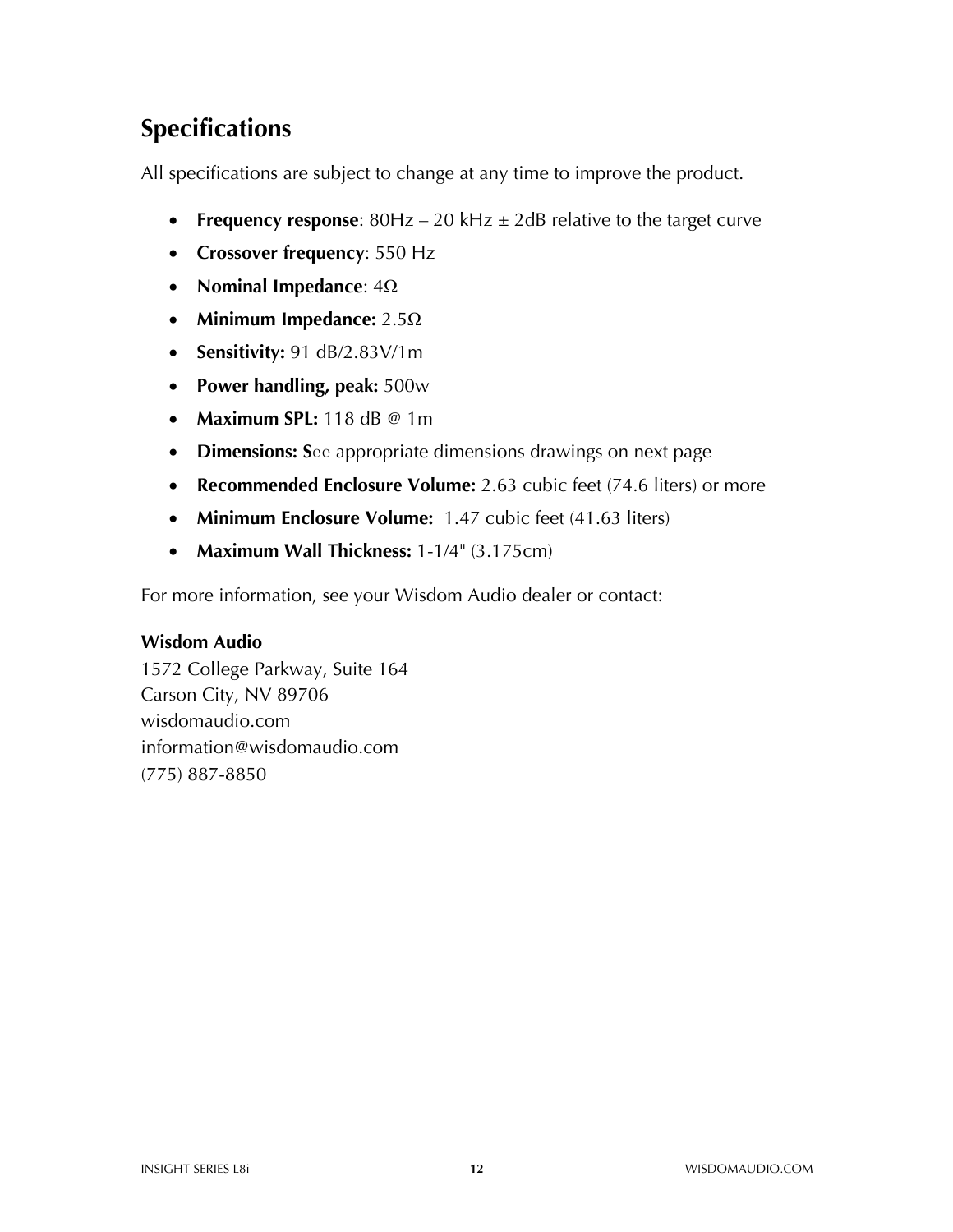#### **L8i Dimensions**